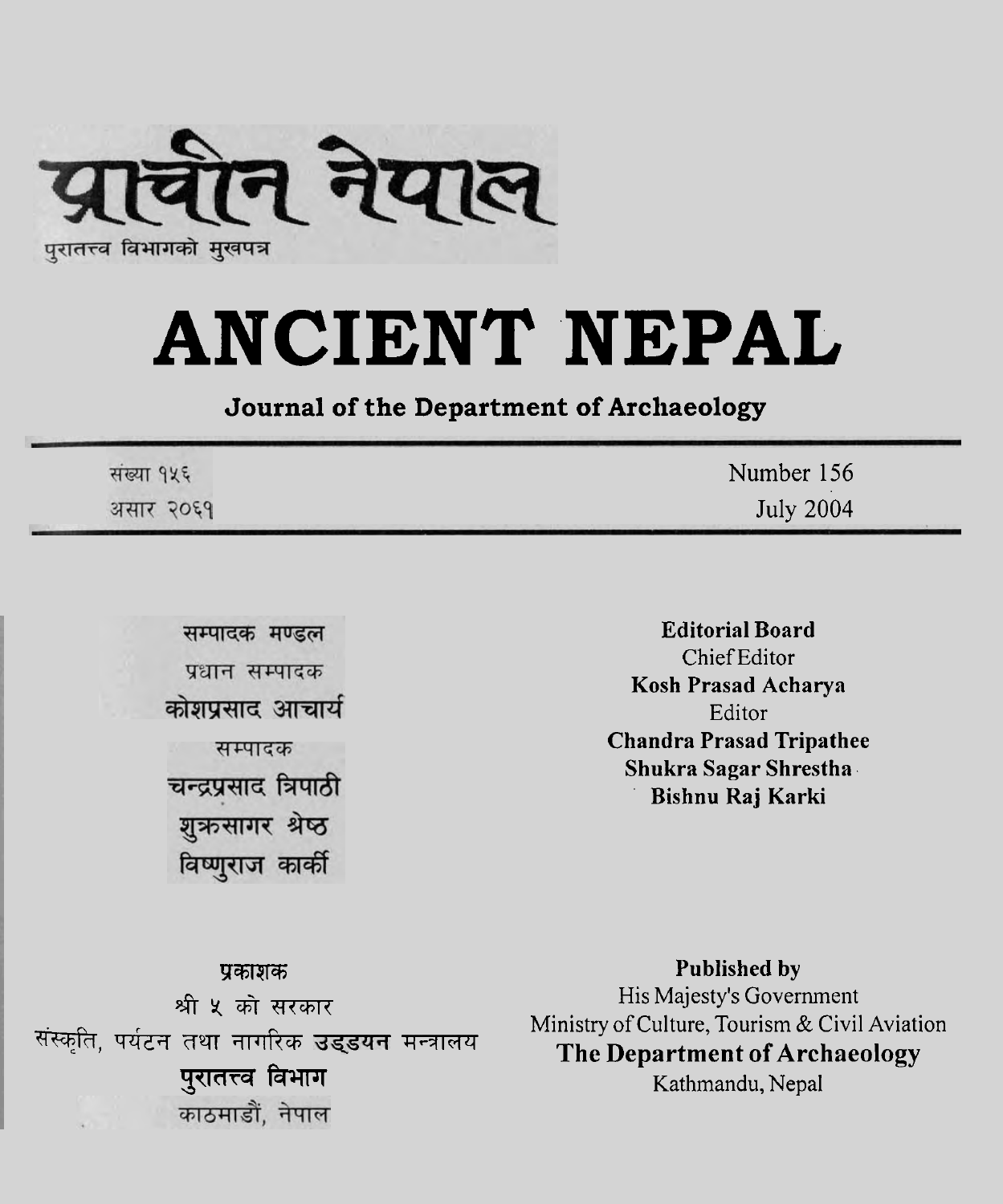

# प्राचीन नेपाल **ANCIENT NEPAL**

| संख्या १५६ | Number 156       |
|------------|------------------|
| असार २०६१  | <b>July 2004</b> |

| मण्डल<br>सम्पादक      | <b>Editorial Board</b>                                   |
|-----------------------|----------------------------------------------------------|
| प्रधान<br>सम्पादक     | <b>Chief Editor</b>                                      |
| कोशप्रसाद आचार्य      | <b>Kosh Prasad Acharya</b>                               |
| सम्पादक               | Editor                                                   |
| चन्द्रप्रसाद त्रिपाठी | <b>Chandra Prasad Tripathee</b><br>Shukra Sagar Shrestha |
| श्रष्ठ<br>शुऋुसागर    | <b>Bishnu Raj Karki</b>                                  |
|                       |                                                          |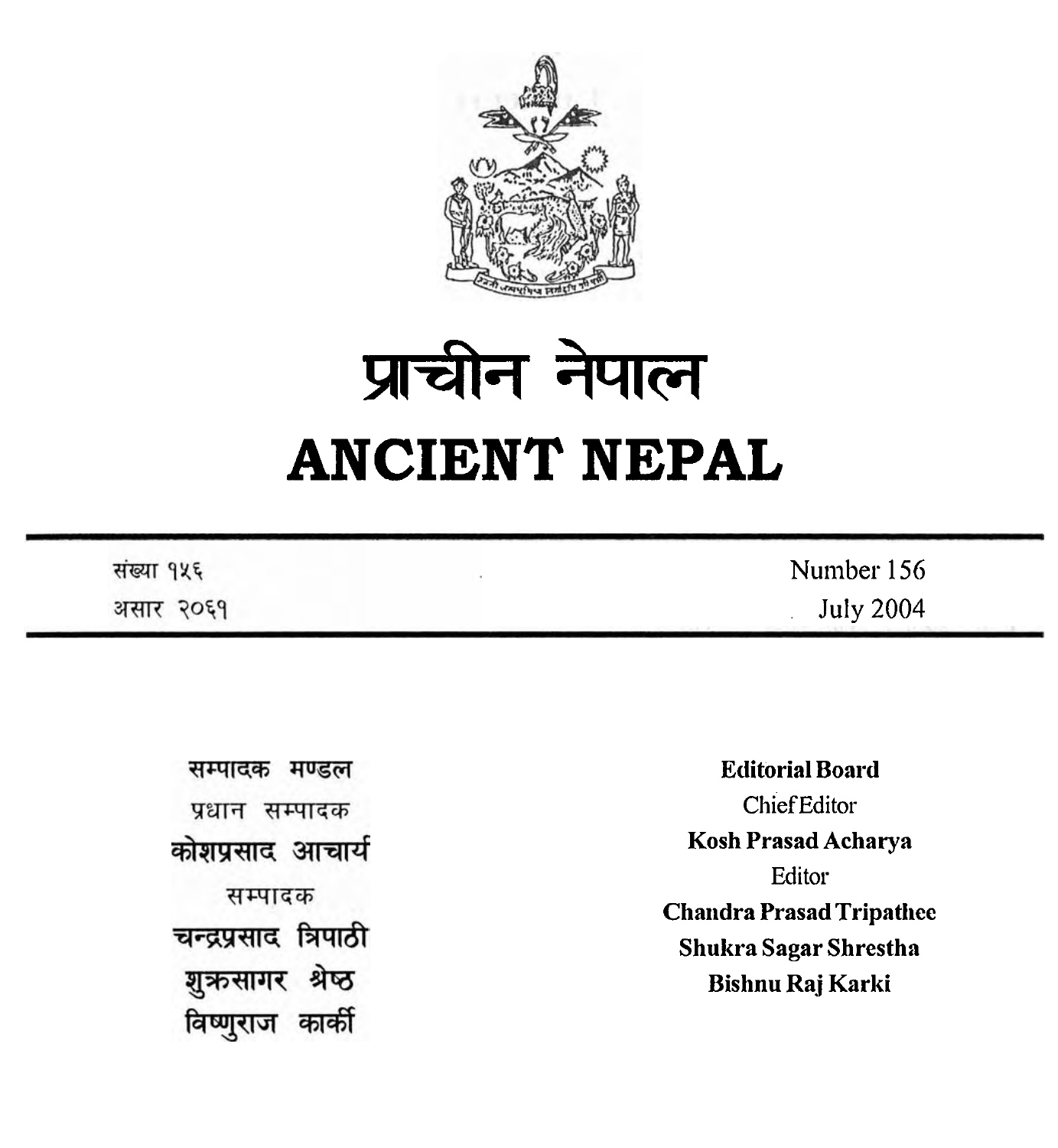

## **sivagala, canigala and vandigala (Three Toponynis from Medieval Bhaktapur)**

#### - *Yogeslr Raj* ................................................................... 1-10

### **नेपाल खण्ड Nepali** Section

| दुमाजुदेवी-भक्तपुर |                                         |                                                                          |           |
|--------------------|-----------------------------------------|--------------------------------------------------------------------------|-----------|
|                    | - पुरूषोत्तमलोचन श्रेष्ठ                |                                                                          | $4d - 5R$ |
|                    | विष्णुपादुकाका पुरातात्त्विक अवशेषहरू   |                                                                          |           |
|                    | - सोमप्रसाद खतिवडा                      |                                                                          | $74 - 30$ |
|                    | पुरातत्त्व विभागका गतिविधि आ.ब. ०५८ ∕६० |                                                                          |           |
|                    | - विष्णुराज कार्की                      |                                                                          |           |
|                    | - जयन्ती श्रेष्ठ                        |                                                                          | $39 - 35$ |
|                    |                                         | प्रधानमन्त्री जंगबहादुर राणाका समयको नेपाल-भोट युद्धको ऐतिहासिक सामाग्री |           |
|                    | - राष्ट्रिय अभिलेखालय                   |                                                                          | $30 - 44$ |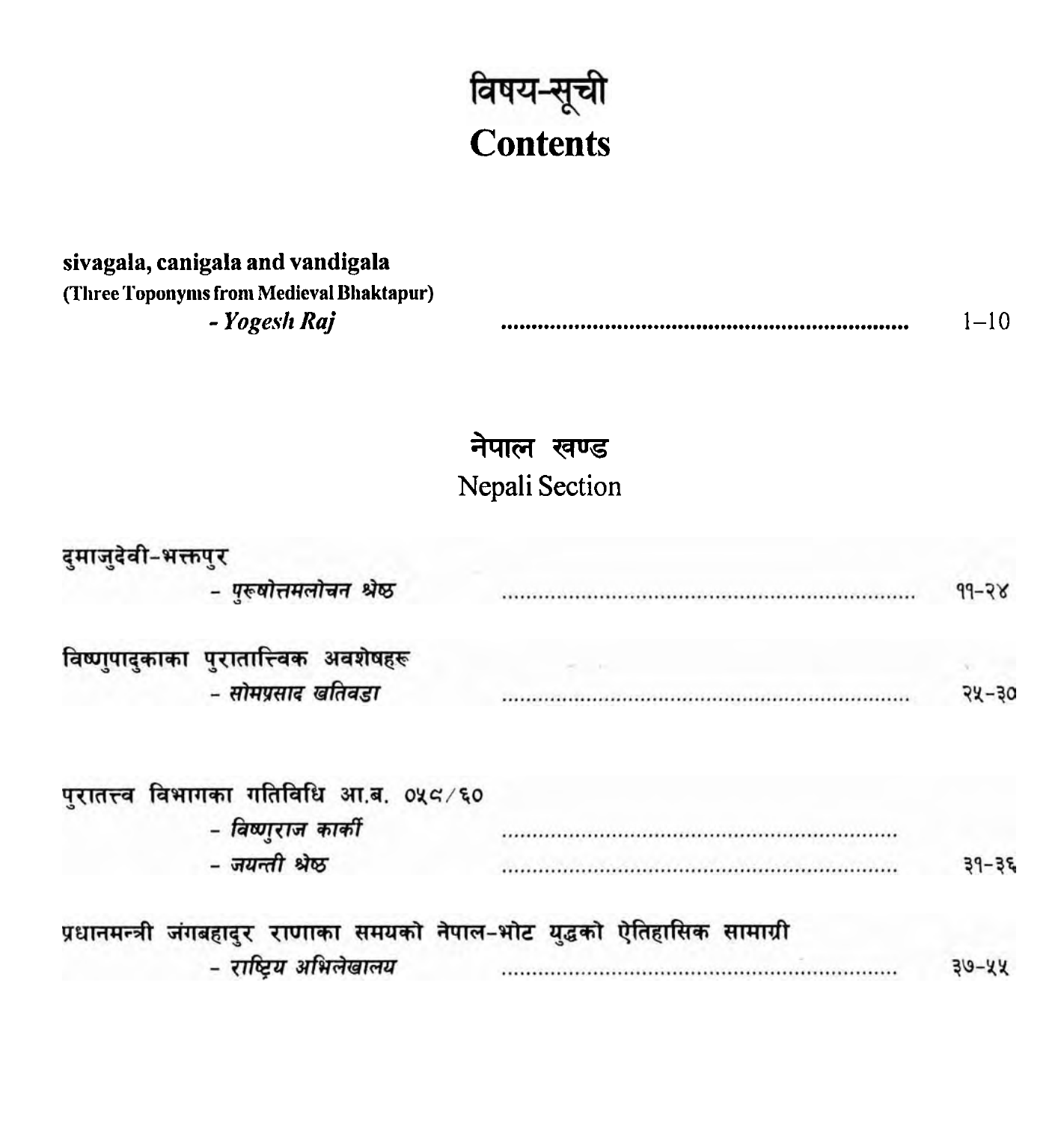"प्राचीन नेपाल" का निमित्त प्राग्-इतिहास तथा पुरातत्त्व, लिपिविज्ञान, हस्तलिखित ग्रन्थ, मुद्राशास्त्र, अभिलेख, संग्रहालय तथा ललितकलासंग सम्बन्धित मौलिक रचनाको माग गरिन्छ ।

रचना संक्षिप्त तर प्रमाणिक हुनुका साथै अद्यापि अप्रकाशित हुनुपर्दछ । तर कुनै प्रकाशित विषयको सम्बन्धमा नयाँ सिद्धान्त र प्रमाण प्रस्तुत गरिएको भए तिनको स्वागत गरिनेछ।

रचनासंग सम्बन्धित चित्रहरु पठाउन सकिनेछन् । रचना पृष्ठको अग्रभागमा मात्र लेखिएको हुनुपर्नेछ । प्रकाशित लेखहरुमा व्यक्त गरिएको भावना वा मत सम्बन्धित लेखकको हुनेछ ।

> महानिर्देशक पुरातत्त्व विभाग रामशाहपथ काठमाडौं, नेपाल

Contribution of original nature dealing with pre-historic and field-archaeology, epigraphy, manuscripts, numismatics, archives, art, anthropology and architecture of Nepal and museum and other techniques connected with various aspects of art work are invited to **"Ancient Nepal".** 

The contribution should be concise and well-documented and based on hitherto unpublished data, if not new interpretation of already known evidence.

The opinions expressed are those of the authors and do not necessarily reflect the views of the Editor or The Department of Archaeology.

Photographs and illustrations (Line drawing) may be sent. The typescript should be in double space and one side of the paper only sent to:



The Director General **Department of Archaeology**  Ramshahpath Kathmandu, Nepal